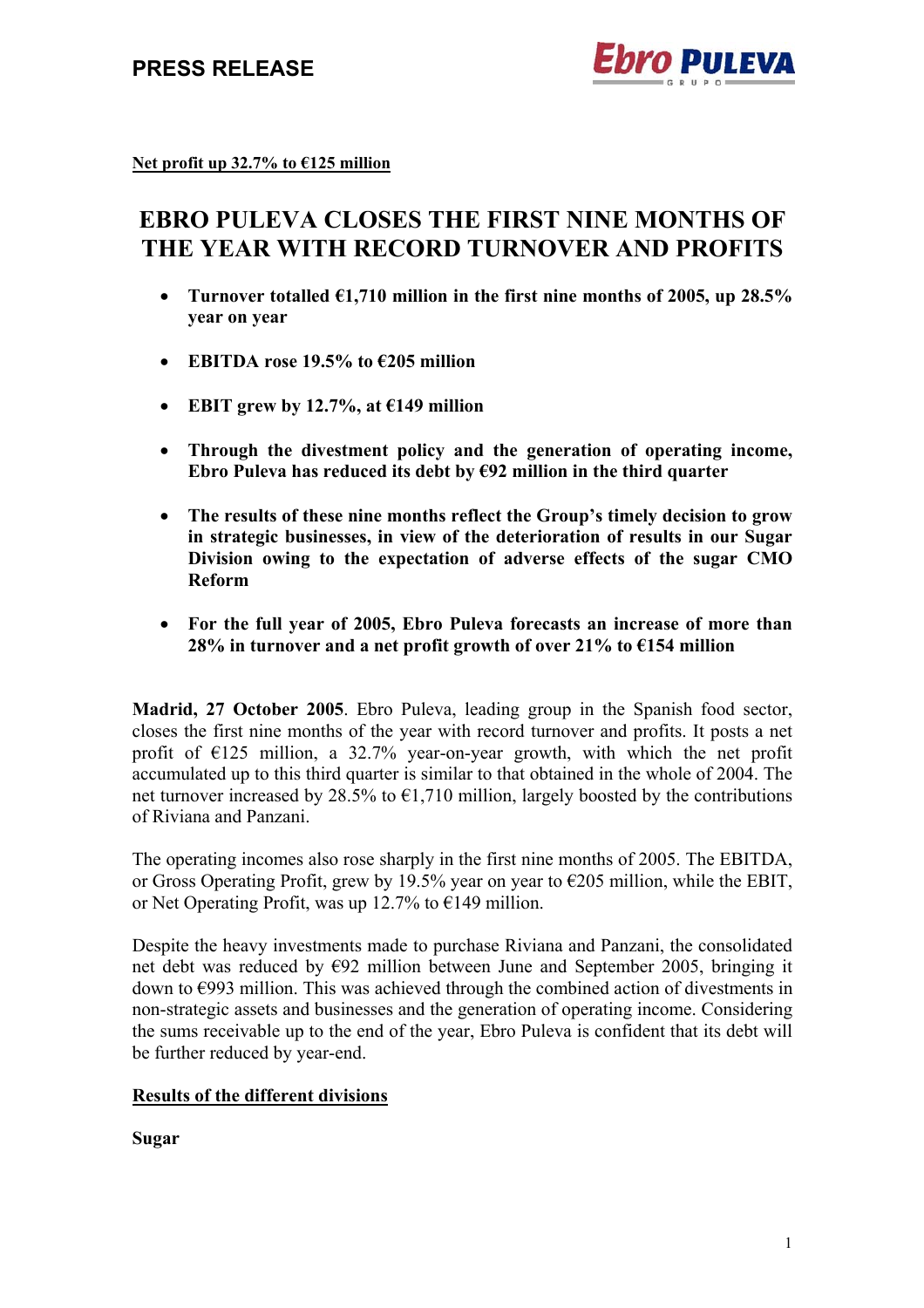## **PRESS RELEASE**



The results of the Sugar Division were marked once again this quarter by the instability prevailing throughout the European sugar sector. Both the announcements of the sugar CMO reform and the excess stock arriving from the Eastern European countries have affected both volumes and prices. Sales fell 12.5%, while EBITDA plummeted 20.5%.

#### **Rice**

Although this quarter has been especially tough due to the erratic behaviour of the raw material, the Rice Division has kept up an outstanding performance, increasing its turnover by 43.6% and its EBITDA by 58%. The strong position of our brands, prominent leaders in the USA, Portugal, Spain, Morocco, France, UK, Germany, Belgium, Denmark, Austria, Hungary and Finland, has enabled us to maintain a healthy growth and high yield. We have also launched into the rice business in Thailand, the Czech Republic and Poland.

#### **Dairy**

The progress of the Dairy Division has been highly satisfactory this quarter. Sales grew by 5.7% and EBITDA rose 17.7%.

Both the resolution to cease dairy production at the Jerez plant and subsequently convert it into a pre-cooked rice plant and the resolution to sell the Arteixo factory and the Leyma brand will bring major savings, with which we predict an excellent 2006.

#### **Pasta**

The development of this business has come up to our expectations, despite the adverse consumption scenario in France, where prices have nosedived and consumption has slowed down. Since it was incorporated in the Group five months ago, this Division has accumulated a turnover of  $\epsilon$ 184 million and EBITDA of  $\epsilon$ 24 million.

#### **Positive evolution in line with the strategic policy**

The positive evolution of results over the first nine months of 2005 reflect Ebro Puleva's decision to grow in strategic businesses and increase its efforts in products with a greater value added. The investments in Panzani, Riviana and the other acquisitions have eased the deterioration of results in our Sugar Division, caused by the expectation concerning the adverse effects of the CMO Reform and will enable us to maintain a satisfactory evolution throughout 2005. They have, therefore, proved timely, logical and successful.

#### **Projections at 31 December 2005**

Ebro Puleva expects to reach a turnover of  $\epsilon$ 2,373 million by 31 December 2005, 28.7% up on 2004. According to its estimates, its EBITDA will be  $\epsilon$ 294 million, 15.6% more than last year and EBIT will be over  $\epsilon$ 206 million, up 9.5% on 2004. Ebro Puleva forecasts a growth of over 28% in operating profit, to  $\epsilon$ 265 million, and a net profit of over  $\epsilon$ 153 million in 2005, up more than 21%.